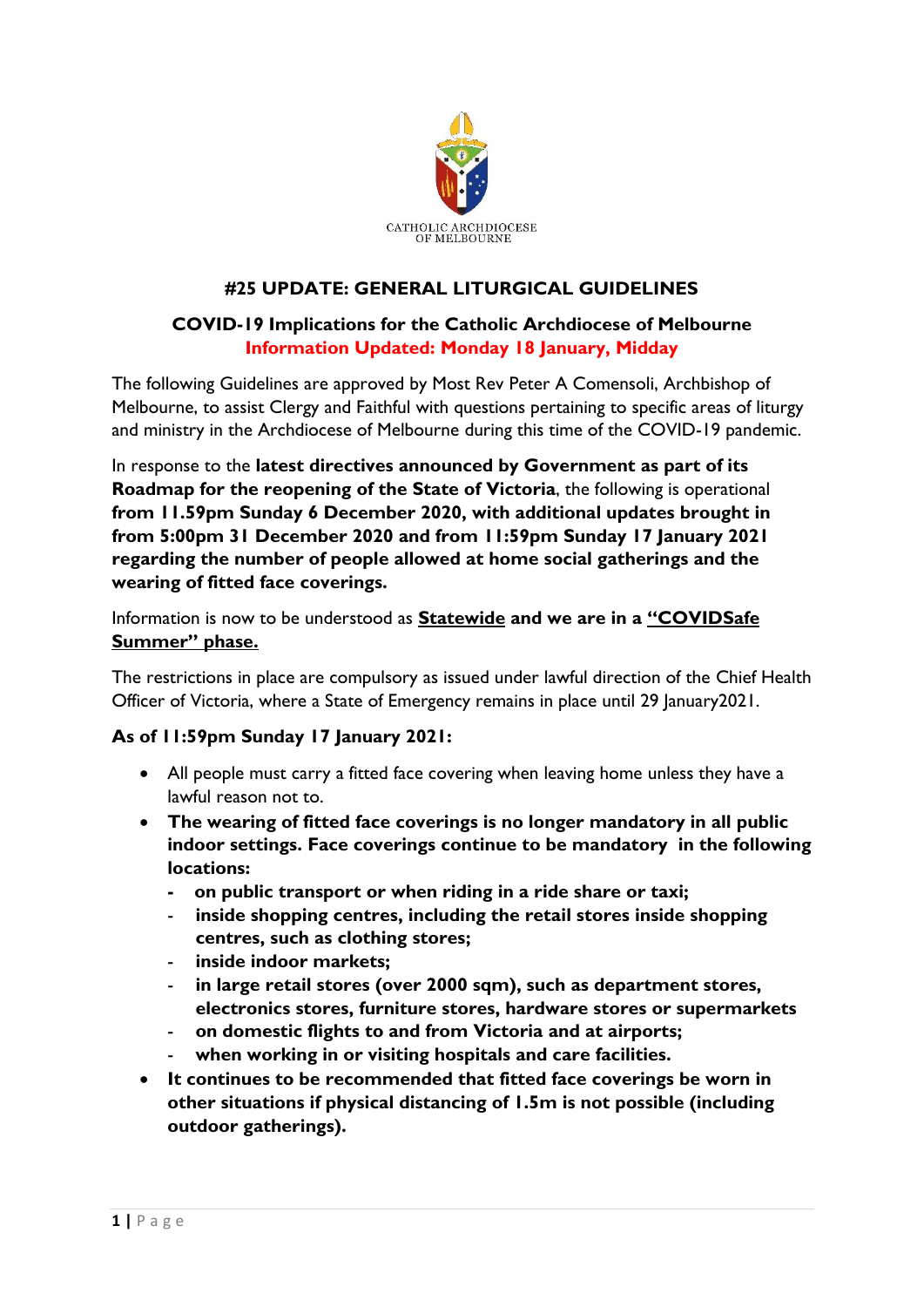- Up to 15 people can visit an individual's home per day. There is no limit on the number of households those people come from. Front and backyards are considered part of the home.
- Weddings, funerals and religious gatherings can occur with no limits on the number of guests or attendees. To ensure people can keep 1.5 metres distance the 'venue' must apply the two square metre rule. Anything conducted in a private home must apply the gathering limits for private homes of 15 people.
- Record keeping remains an important and critical tool for keeping all in the community safe.

Under no circumstances should anyone awaiting a COVID-19 test verification, including Clergy (even without presenting symptoms) attend a church or parish setting until a diagnosis is confirmed. Additionally, under no circumstances should anyone attend who is closely connected to people who are awaiting test results or who have tested positive.

## **VICTORIA COVIDsafe SUMMER**

We welcome the further opening up of our places of worship and opportunities for gathering, but remain mindful and respectful that many in our community will be feeling cautious and anxious in coming weeks.

For the time being, all Catholics in Melbourne continue to be dispensed from the obligation to attend Sunday Mass until further directed by the Archbishop. We continue to carry the happy obligation to keep Sunday holy, whether we can attend Mass or not, and can do so by any kind of prayer with members of our household and parish, reading holy scripture, and encouraging one another in our faith. Prayerfully watching an online Mass continues to be a great source of comfort on Sundays.

| <b>Places of</b><br><b>Worship and</b> | All places of worship including churches, adoration chapels and other<br>church buildings used for public prayer and religious services may                                                                                                                                                                                                                                                                                                                                       |
|----------------------------------------|-----------------------------------------------------------------------------------------------------------------------------------------------------------------------------------------------------------------------------------------------------------------------------------------------------------------------------------------------------------------------------------------------------------------------------------------------------------------------------------|
| <b>Religious</b>                       | open for permitted religious ceremonies.                                                                                                                                                                                                                                                                                                                                                                                                                                          |
| <b>Gatherings</b>                      |                                                                                                                                                                                                                                                                                                                                                                                                                                                                                   |
|                                        | Religious gatherings can be held indoors or outdoors. Venues<br>must apply the I person per two square metre rule to ensure<br>people have enough room to maintain 1.5 metres distance<br>between them. There are no group limits;<br>• The two square metre rule can be used only if electronic<br>record keeping is used, otherwise, the four square metre rule<br>must apply. The square metre rule doesn't include babies<br>under 12 months of age;                          |
|                                        | Record Keeping is required for all attendees beyond a 15-<br>minute visit – and must include: First Name + Contact<br>Number + date and time at which the person attended the<br>place of worship. Records must be kept for 28 days;<br>• People must carry a face covering at all times;<br>It is not mandatory to wear a fitted face covering during<br>worship and prayer, but if the required distance of 1.5m<br>between persons cannot be maintained, fitted face coverings |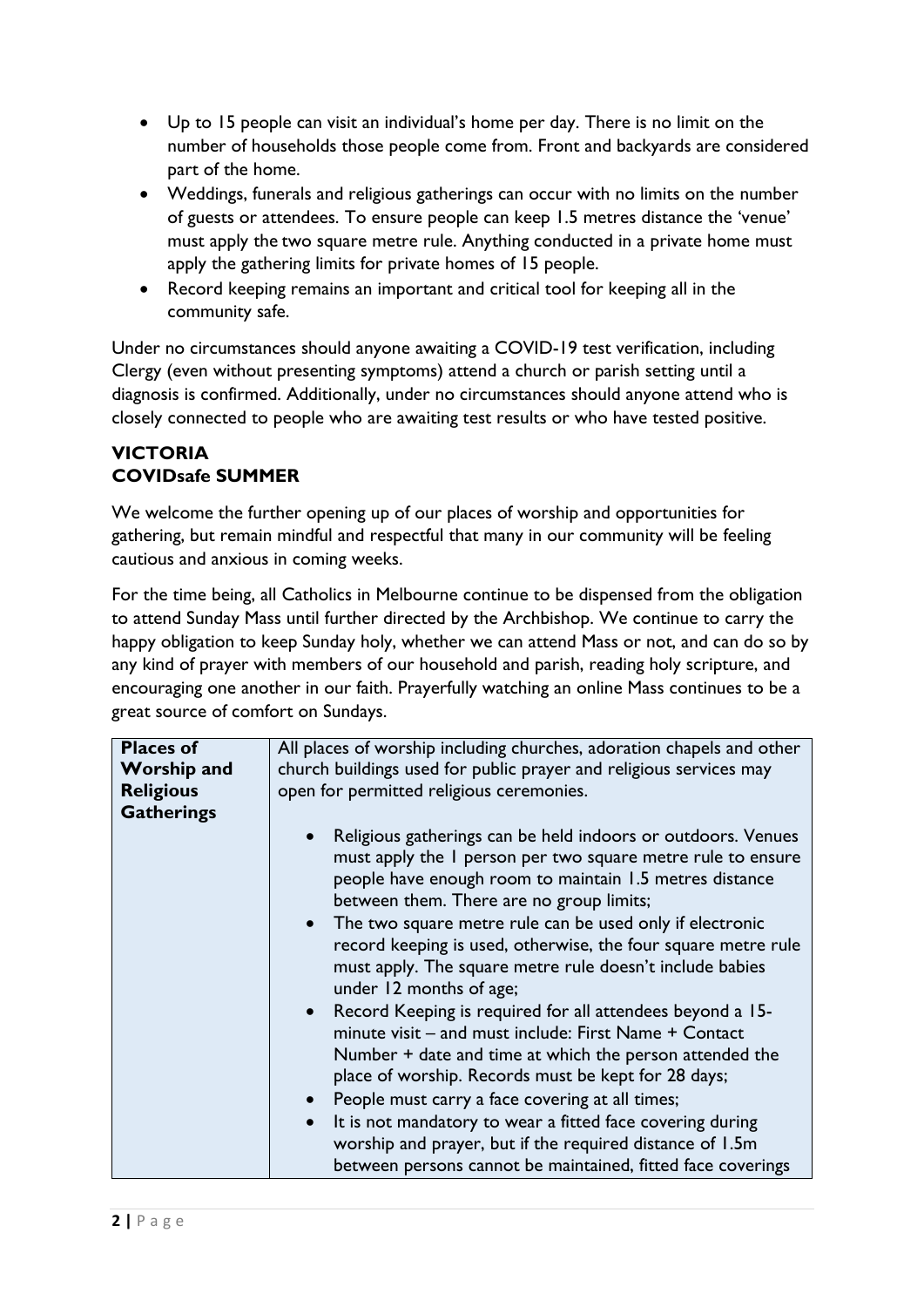|                   | should be worn (indoors or outdoors) unless there is a lawful<br>exemption not to do so, or for children under 12 years of<br>age.<br>Hygiene precautions must continue to be maintained<br>$\bullet$<br>throughout;<br>Doors must remain closed to prevent public access if there is<br>no-one available to ensure that particular number limits are<br>maintained;<br>A place of worship can have indoor or outdoor religious<br>$\bullet$<br>gatherings at the same time. Ceremonial participants<br>other than faith leaders are included in the two square metre<br>rule only if electronic record keeping is used. Otherwise, the<br>four square metre rule applies;<br>Places of worship can continue to be open for essential public<br>support services. Essential public support services include<br>food banks, help for people experiencing homelessness or<br>other essential activities. A distance of at least 1.5 metres<br>must be kept between people.<br><b>OUTDOOR RELIGIOUS GATHERINGS</b><br>Places of worship may hold religious ceremonies outdoors;<br>The two square metre rule must be applied to ensure<br>everyone has enough room to maintain 1.5 metres distance<br>from each other;<br>It is recommended that fitted face coverings be worn<br>outdoors if a distance of 1.5m between persons cannot be<br>maintained;<br>Outdoor religious gatherings must be held in an outdoor<br>$\bullet$<br>space that is near to the place of worship hosting the service.<br>This means:<br>- a service could be held on the grounds of a place of<br>worship or in the car park;<br>- a public outdoor space, like a park, close to the place of<br>worship. You may need a permit from your local council. You<br>can find your local council using <b>Know Your Council</b> ;<br>- schools that want to host an outdoor religious ceremony<br>should do so near their place of worship. For many schools<br>this could be the school's oval or sports grounds (if, for<br>example the school assembly hall is used for religious<br>activities and is therefore a place of worship). Schools can<br>find further information on advice for schools and through<br><b>Catholic Education Melbourne;</b> |
|-------------------|-----------------------------------------------------------------------------------------------------------------------------------------------------------------------------------------------------------------------------------------------------------------------------------------------------------------------------------------------------------------------------------------------------------------------------------------------------------------------------------------------------------------------------------------------------------------------------------------------------------------------------------------------------------------------------------------------------------------------------------------------------------------------------------------------------------------------------------------------------------------------------------------------------------------------------------------------------------------------------------------------------------------------------------------------------------------------------------------------------------------------------------------------------------------------------------------------------------------------------------------------------------------------------------------------------------------------------------------------------------------------------------------------------------------------------------------------------------------------------------------------------------------------------------------------------------------------------------------------------------------------------------------------------------------------------------------------------------------------------------------------------------------------------------------------------------------------------------------------------------------------------------------------------------------------------------------------------------------------------------------------------------------------------------------------------------------------------------------------------------------------------------------------------------------------------------------------------------------------------------|
| General           | These Liturgical Guidelines are intended to assist Clergy and faithful                                                                                                                                                                                                                                                                                                                                                                                                                                                                                                                                                                                                                                                                                                                                                                                                                                                                                                                                                                                                                                                                                                                                                                                                                                                                                                                                                                                                                                                                                                                                                                                                                                                                                                                                                                                                                                                                                                                                                                                                                                                                                                                                                            |
| Liturgical        | in the reverent and joyful celebration of Holy Mass while maintaining                                                                                                                                                                                                                                                                                                                                                                                                                                                                                                                                                                                                                                                                                                                                                                                                                                                                                                                                                                                                                                                                                                                                                                                                                                                                                                                                                                                                                                                                                                                                                                                                                                                                                                                                                                                                                                                                                                                                                                                                                                                                                                                                                             |
| <b>Guidelines</b> | the health and safety precautions offered through health and                                                                                                                                                                                                                                                                                                                                                                                                                                                                                                                                                                                                                                                                                                                                                                                                                                                                                                                                                                                                                                                                                                                                                                                                                                                                                                                                                                                                                                                                                                                                                                                                                                                                                                                                                                                                                                                                                                                                                                                                                                                                                                                                                                      |
|                   | government authorities. It is by carefully observing the directives and                                                                                                                                                                                                                                                                                                                                                                                                                                                                                                                                                                                                                                                                                                                                                                                                                                                                                                                                                                                                                                                                                                                                                                                                                                                                                                                                                                                                                                                                                                                                                                                                                                                                                                                                                                                                                                                                                                                                                                                                                                                                                                                                                           |
|                   | precautions outlined in this document that the celebration of Mass,                                                                                                                                                                                                                                                                                                                                                                                                                                                                                                                                                                                                                                                                                                                                                                                                                                                                                                                                                                                                                                                                                                                                                                                                                                                                                                                                                                                                                                                                                                                                                                                                                                                                                                                                                                                                                                                                                                                                                                                                                                                                                                                                                               |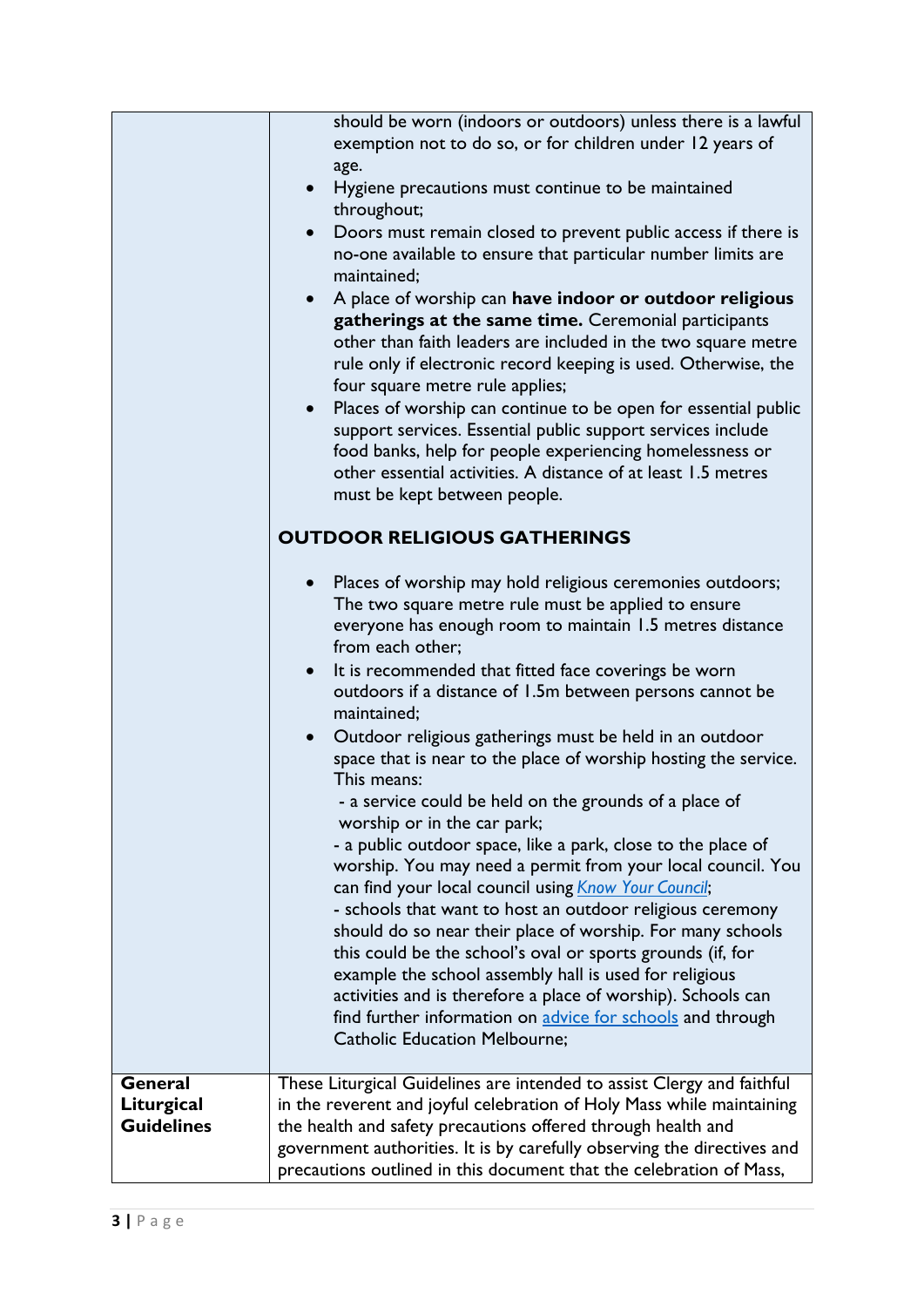| even with continued limitations of restrictions can take place<br>prudently. We look forward to gathering together with all our<br>people to safely celebrate the Eucharistic Sacrifice, but in the<br>meantime we will follow these guidelines with diligence, using<br>common sense and respect for others.<br>As noted above, we welcome the further opening up of our places of<br>worship and opportunities for gathering, but remain mindful and<br>respectful that many in our community will be cautious and anxious<br>in coming weeks.<br>For the time being, all Catholics in Melbourne continue to be<br>dispensed from the obligation to attend Sunday Mass until further<br>directed by the Archbishop. We continue to carry the happy |
|------------------------------------------------------------------------------------------------------------------------------------------------------------------------------------------------------------------------------------------------------------------------------------------------------------------------------------------------------------------------------------------------------------------------------------------------------------------------------------------------------------------------------------------------------------------------------------------------------------------------------------------------------------------------------------------------------------------------------------------------------|
| obligation to keep Sunday holy, whether we can attend Mass or not,<br>and can do so by any kind of prayer with members of our household<br>and parish, reading holy scripture, and encouraging one another in<br>our faith. Prayerfully watching an online Mass continues to be a great<br>source of comfort on Sundays.                                                                                                                                                                                                                                                                                                                                                                                                                             |
| <b>FACE COVERINGS and SANITISING</b>                                                                                                                                                                                                                                                                                                                                                                                                                                                                                                                                                                                                                                                                                                                 |
| It is not mandatory to wear a fitted face covering during<br>worship and prayer, but if the required distance of 1.5m<br>between persons cannot be maintained, fitted face coverings<br>must be worn (indoors or outdoors) unless there is a lawful<br>exemption not to do so, or for children under 12 years of<br>age. We must also be respectful of those who 'want' to wear<br>them.                                                                                                                                                                                                                                                                                                                                                             |
| Sanitiser must continue to be used regularly throughout the<br>Liturgy and celebrants must visibly sanitise before and after<br>the distribution of Holy Communion.                                                                                                                                                                                                                                                                                                                                                                                                                                                                                                                                                                                  |
| <b>SINGING</b> (see reference further below)                                                                                                                                                                                                                                                                                                                                                                                                                                                                                                                                                                                                                                                                                                         |
| <b>LITURGY OF THE WORD</b>                                                                                                                                                                                                                                                                                                                                                                                                                                                                                                                                                                                                                                                                                                                           |
| Face coverings are not mandatory for readers.                                                                                                                                                                                                                                                                                                                                                                                                                                                                                                                                                                                                                                                                                                        |
| <b>LITURGY OF THE EUCHARIST</b>                                                                                                                                                                                                                                                                                                                                                                                                                                                                                                                                                                                                                                                                                                                      |
| The hosts to be consecrated for the faithful should be placed<br>on a separate Paten (or Ciborium) to the Paten holding the<br>host that the priest will consume.                                                                                                                                                                                                                                                                                                                                                                                                                                                                                                                                                                                    |
| <b>HOLY COMMUNION</b>                                                                                                                                                                                                                                                                                                                                                                                                                                                                                                                                                                                                                                                                                                                                |
| The following information is designed to allow for the distribution of Holy<br>Communion at Mass in a safe manner for both ministers and<br>communicants. All liturgical norms that govern the ordinary distribution of<br>Holy Communion are observed in these norms, preserving the integrity of<br>the celebration and distribution of the Eucharist.                                                                                                                                                                                                                                                                                                                                                                                             |
|                                                                                                                                                                                                                                                                                                                                                                                                                                                                                                                                                                                                                                                                                                                                                      |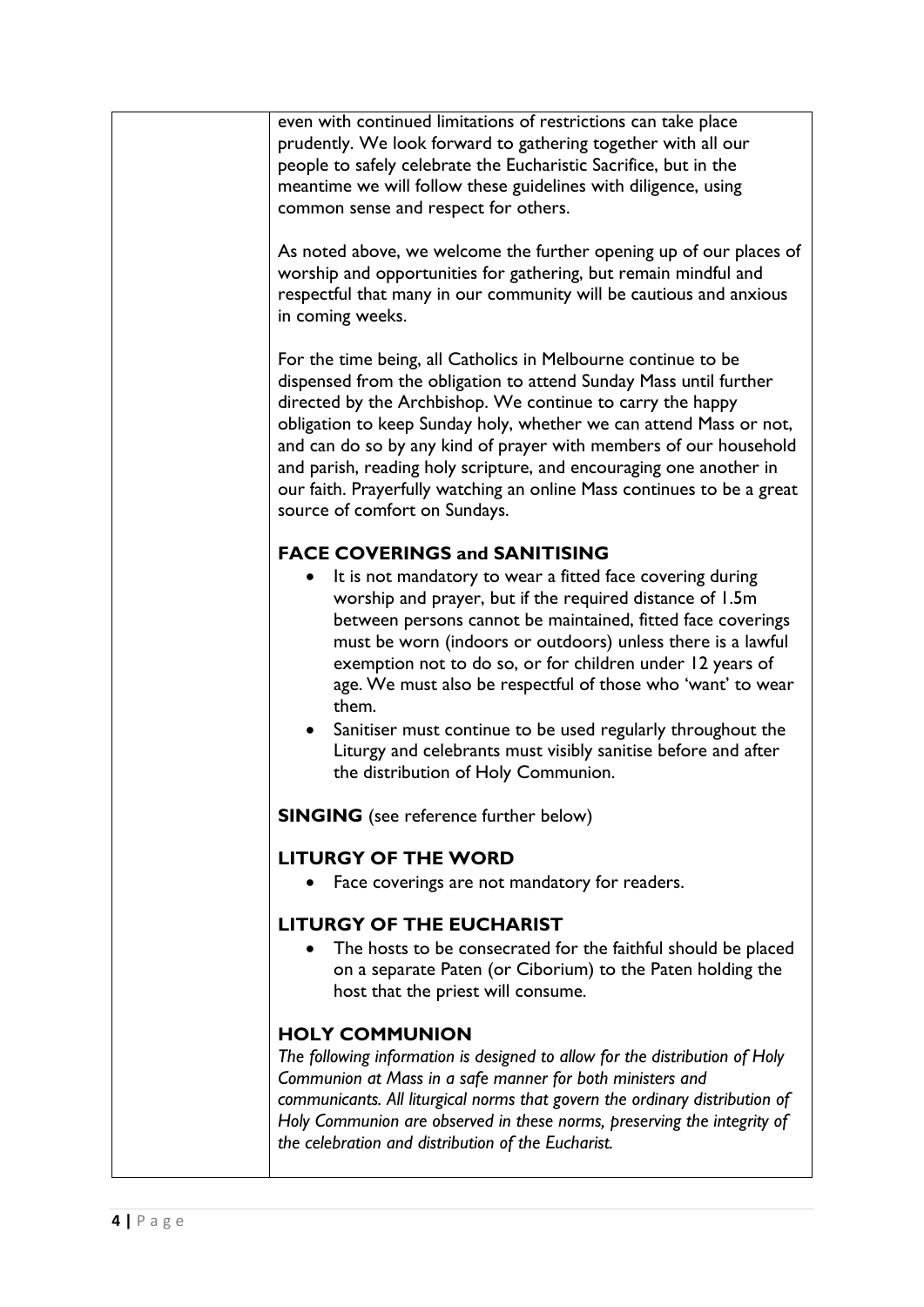| With the movement for Victoria into the COVIDSafe Summer                |
|-------------------------------------------------------------------------|
| planning phase we are now able to gather in greater numbers and to      |
| again receive Holy Communion. Receiving Our Lord in this way is a       |
| moment of great significance and of personal intimacy with Jesus, and   |
| the Church wants to ensure it is done with dignity and respect.         |
|                                                                         |
| With the latest announcements, the Archbishop has reviewed the          |
| measure that has been in place for the safe distribution of Holy        |
| Communion, and is now pleased to be able to lift the provisional        |
| requirement so that the Sacrament may be received without               |
| restriction both on the tongue and in the hand at the decision of the   |
| person who is distributing Holy Communion. The Archbishop leaves        |
| it to each minister distributing the sacrament to determine whether     |
| they feel comfortable doing so on the tongue at this stage. Everyone    |
| is asked to be patient – we have a number of clergy and people who      |
| are in a high risk category for their health due to age or other        |
| factors, so the lifting of this provision is subject to the minister in |
| each circumstance. Ministers are asked to show care and regard for      |
| communicants, most of whom have not been at Mass in any regular         |
| way for most of the year.                                               |
|                                                                         |
| Face coverings throughout the celebration of Mass and the               |
| reception of Holy Communion are no longer mandatory.                    |
| The following directions are recommended:                               |
| The Priest or (minister):                                               |
| Sanitises hands before beginning distribution.                          |
| Each communicant comes forward to a place approximately                 |
| 1.5 metres away.                                                        |
| Exchanges of the dialogue.                                              |
| Places the host slightly above the outstretched and flat hands          |
| of the communicant.                                                     |
| Waits until the communicant has moved away before calling               |
| forth the next person.                                                  |
| Sanities hands after completing distribution.                           |
| Those receiving Holy Communion on the tongue should be                  |
| requested to present last. It is advised that sanitation take           |
| place between each communicant in this instance.                        |
| <b>The Communicant:</b>                                                 |
| Required distancing between communicants is maintained in               |
| the queue.                                                              |
| Sanitises hands at a dispensing station before coming to                |
| receive Communion.                                                      |
| Engages in the dialogue and receives the host in the hand.              |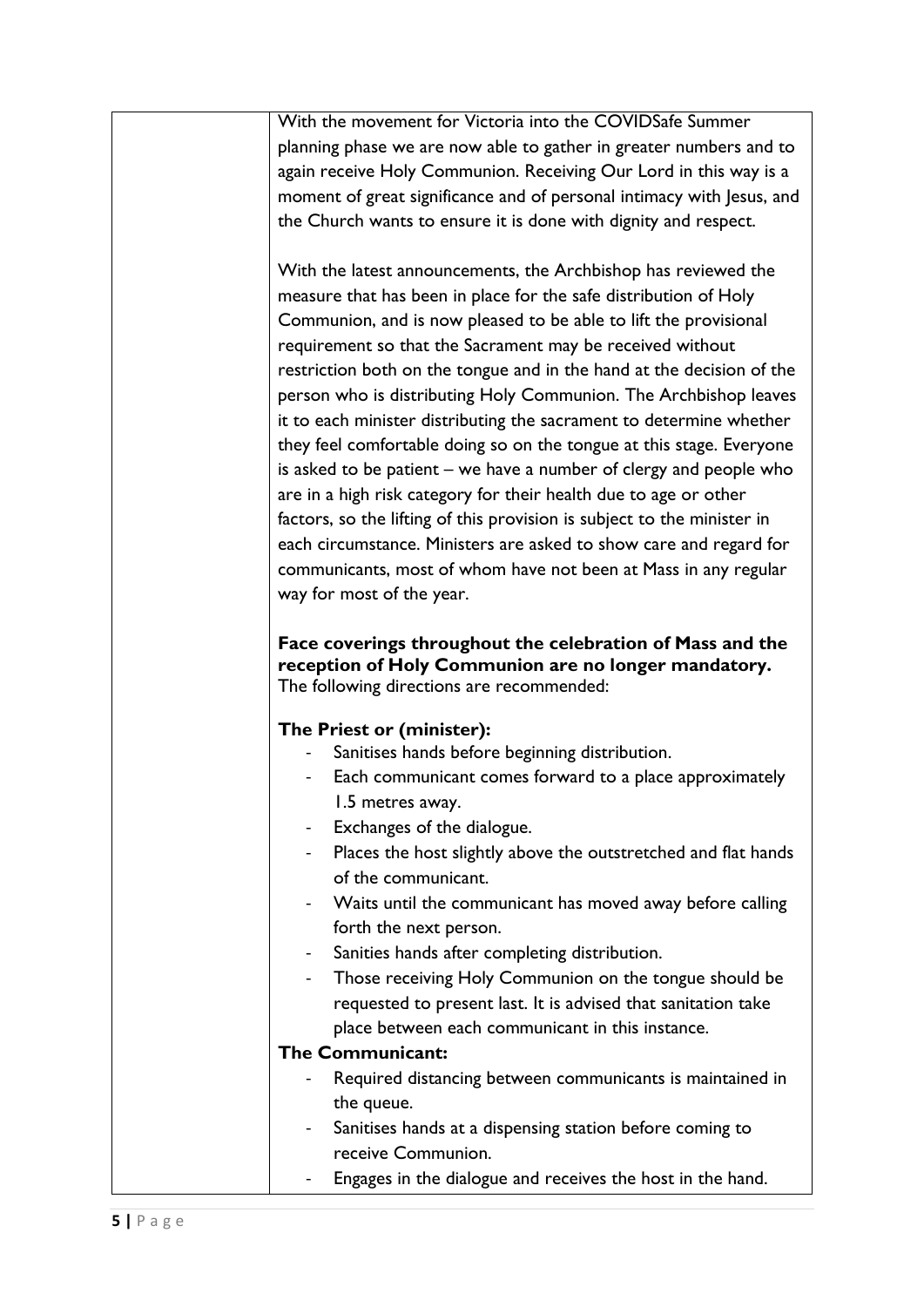|                       | Steps several metres to the side, and away from the priest.                                                                                                                                                                                                                                                        |
|-----------------------|--------------------------------------------------------------------------------------------------------------------------------------------------------------------------------------------------------------------------------------------------------------------------------------------------------------------|
|                       | Repositions the face covering.                                                                                                                                                                                                                                                                                     |
|                       | Returns to their seat via a different pathway.                                                                                                                                                                                                                                                                     |
|                       |                                                                                                                                                                                                                                                                                                                    |
| <b>Singing</b>        | Singing is permitted. Group singing is safest when the following                                                                                                                                                                                                                                                   |
|                       | measures are applied:                                                                                                                                                                                                                                                                                              |
|                       | singing outside or in a well-ventilated room (with windows<br>open);                                                                                                                                                                                                                                               |
|                       | physical distancing of at least 2 metres between each<br>-<br>person while singing;                                                                                                                                                                                                                                |
|                       | short performances (of less than an hour);                                                                                                                                                                                                                                                                         |
|                       | wearing a fitted face covering when singing indoors;                                                                                                                                                                                                                                                               |
|                       | singing softly.                                                                                                                                                                                                                                                                                                    |
|                       | Fans, free standing or ceiling, are not recommended for use in                                                                                                                                                                                                                                                     |
|                       | enclosed indoor spaces for singing. Performers should be 5 meters                                                                                                                                                                                                                                                  |
|                       | from the audience where practical.                                                                                                                                                                                                                                                                                 |
|                       |                                                                                                                                                                                                                                                                                                                    |
| <b>Private</b>        | Places of worship are open for private worship, for example                                                                                                                                                                                                                                                        |
| Worship               | individual prayer.                                                                                                                                                                                                                                                                                                 |
|                       |                                                                                                                                                                                                                                                                                                                    |
|                       | There is no specific limit on numbers or time for private<br>$\bullet$<br>prayer, but all distancing, hygiene and density quotients must                                                                                                                                                                           |
|                       | be met. This should form part of the COVID safe plan.                                                                                                                                                                                                                                                              |
|                       |                                                                                                                                                                                                                                                                                                                    |
| <b>Record Keeping</b> | Faith organisations must keep a record of all attendees and visitors<br>who attend the place of worship for longer than 15 minutes,<br>including first name, contact number, date and time of visit and areas<br>of the workplace or place of worship visited. These records must be<br>kept for at least 28 days. |
|                       |                                                                                                                                                                                                                                                                                                                    |
|                       | Faith organisations must keep records to show compliance with<br>directions in force including all logs created during the time of<br>directions being in force such as work premises rosters, time and<br>attendance records and payroll data.                                                                    |
|                       | A place of worship hosting a wedding, funeral or religious gathering                                                                                                                                                                                                                                               |
|                       | that is applying the two square metre rule must use electronic                                                                                                                                                                                                                                                     |
|                       | record keeping. Otherwise, the four square metre rule applies.                                                                                                                                                                                                                                                     |
|                       | The Victorian Government has a free QR code service available or                                                                                                                                                                                                                                                   |
|                       | pleas be in contact with CAM IT for other solutions.                                                                                                                                                                                                                                                               |
|                       | If not using electronic record keeping, manual record keeping is                                                                                                                                                                                                                                                   |
| <b>Signage</b>        | required.<br>Where a place of worship has a publicly accessible space, faith                                                                                                                                                                                                                                       |
|                       | organisations must display signage at each public entry to each                                                                                                                                                                                                                                                    |
|                       | indoor and outdoor space, indicating maximum capacity, COVIDSafe                                                                                                                                                                                                                                                   |
|                       | hygiene and physical distancing requirements.                                                                                                                                                                                                                                                                      |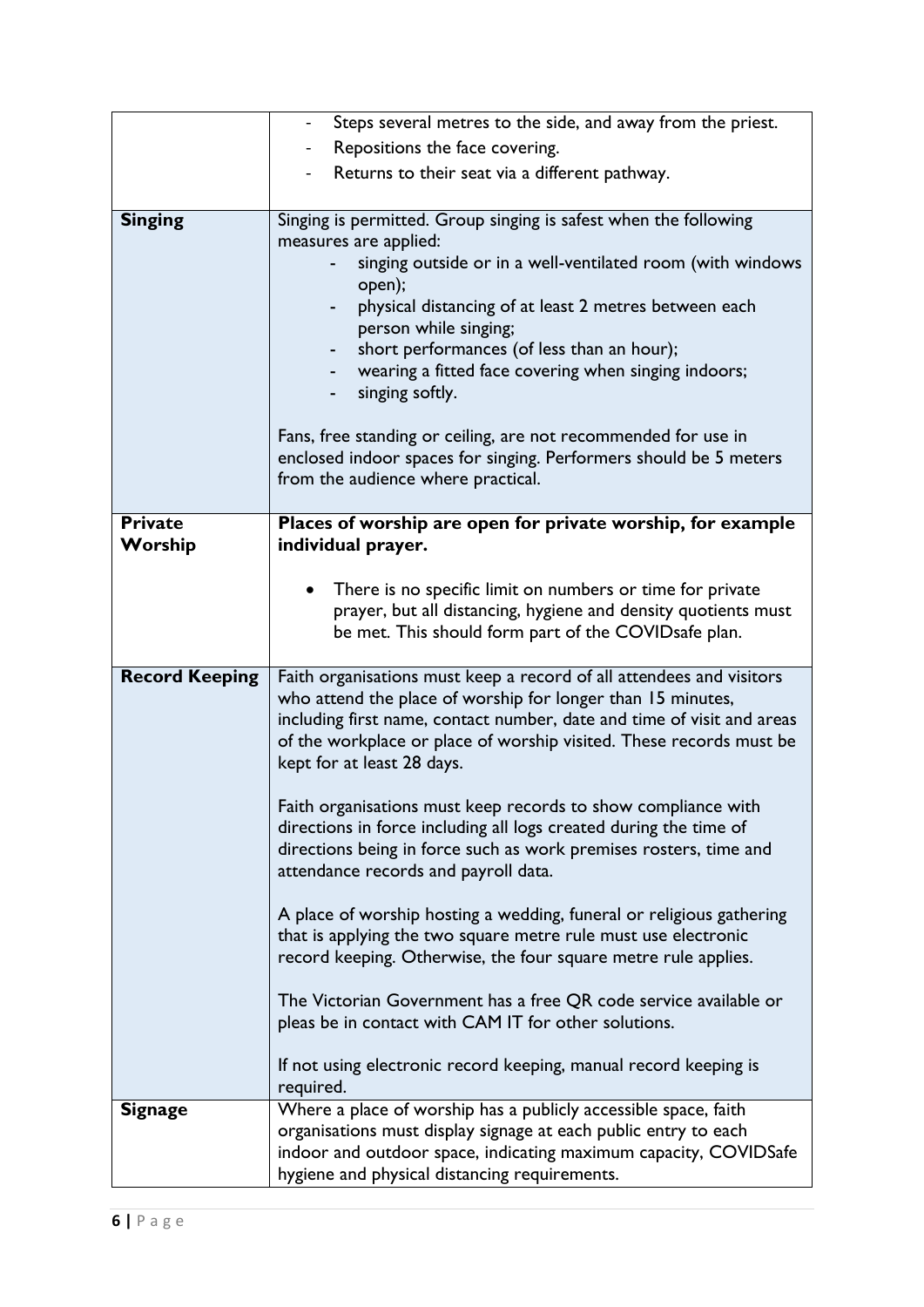| <b>Cleaning</b> | Faith organisations should ensure shared spaces and public spaces are<br>cleaned with disinfectant regularly, with high touch surfaces cleaned<br>twice each day. Shared equipment should be cleaned between uses.<br>• Reusable and communal resources such as service sheets, religious<br>texts, etc. may be used but must be cleaned between uses. It is<br>recommended that single use print outs be used, or people should<br>be encouraged to bring their own items of significance.<br>• Devotional items may be left in place but must be venerated in<br>ways that do not involve touching or kissing them (such as by bowing<br>or other faith appropriate action).                                                                                                                                                                                                                                                                                                                                                                                                                                                                                                                                                                                                                                                                                                                                                                                                                                                                                          |
|-----------------|-------------------------------------------------------------------------------------------------------------------------------------------------------------------------------------------------------------------------------------------------------------------------------------------------------------------------------------------------------------------------------------------------------------------------------------------------------------------------------------------------------------------------------------------------------------------------------------------------------------------------------------------------------------------------------------------------------------------------------------------------------------------------------------------------------------------------------------------------------------------------------------------------------------------------------------------------------------------------------------------------------------------------------------------------------------------------------------------------------------------------------------------------------------------------------------------------------------------------------------------------------------------------------------------------------------------------------------------------------------------------------------------------------------------------------------------------------------------------------------------------------------------------------------------------------------------------|
| <b>Weddings</b> | Weddings can be held indoors or outdoors. A place of worship must<br>apply the two square metre rule to ensure people have enough room<br>to maintain 1.5 metres distance between them. There are no group<br>limits. The square metre rule includes the couple and the celebrant,<br>and the photographer. Children under babies 12 months of age are<br>not included.<br>The two square metre rule can be used only if electronic record<br>keeping is used. Otherwise, the four square metre rule applies.<br>Hygiene precautions must be maintained throughout;<br>It is strongly recommended that guests wear face coverings at<br>a wedding when a distance of 1.5 metres from other people<br>cannot be maintained.<br>The couple getting married do not need to wear a face<br>$\bullet$<br>coverings during the ceremony.<br>Face coverings can be removed for photos, but people must<br>٠<br>be encouraged to stay 1.5m away from others.<br>A photographer is not counted as a guest under the wedding<br>gathering limits. There is no limit on the number of<br>photographers or videographers for each wedding. When<br>taking photos, a photographer should always stay 1.5 metres<br>away from others.<br>Following a wedding, the church must be cleaned in<br>accordance with the guidance on routine environmental<br>cleaning and disinfection in the community, available at:<br>https://www.health.gov.au/resources/publications/coronavirus-<br>covid-19-information-about-routine-environmental-cleaning-<br>and-disinfection-in-the-community |
| <b>Funerals</b> | Funerals can be held indoors or outdoors. The place of worship<br>must apply the two square metre rule to ensure people have enough<br>room to maintain 1.5 metres distance between them. There are no<br>limits on the size of groups.                                                                                                                                                                                                                                                                                                                                                                                                                                                                                                                                                                                                                                                                                                                                                                                                                                                                                                                                                                                                                                                                                                                                                                                                                                                                                                                                 |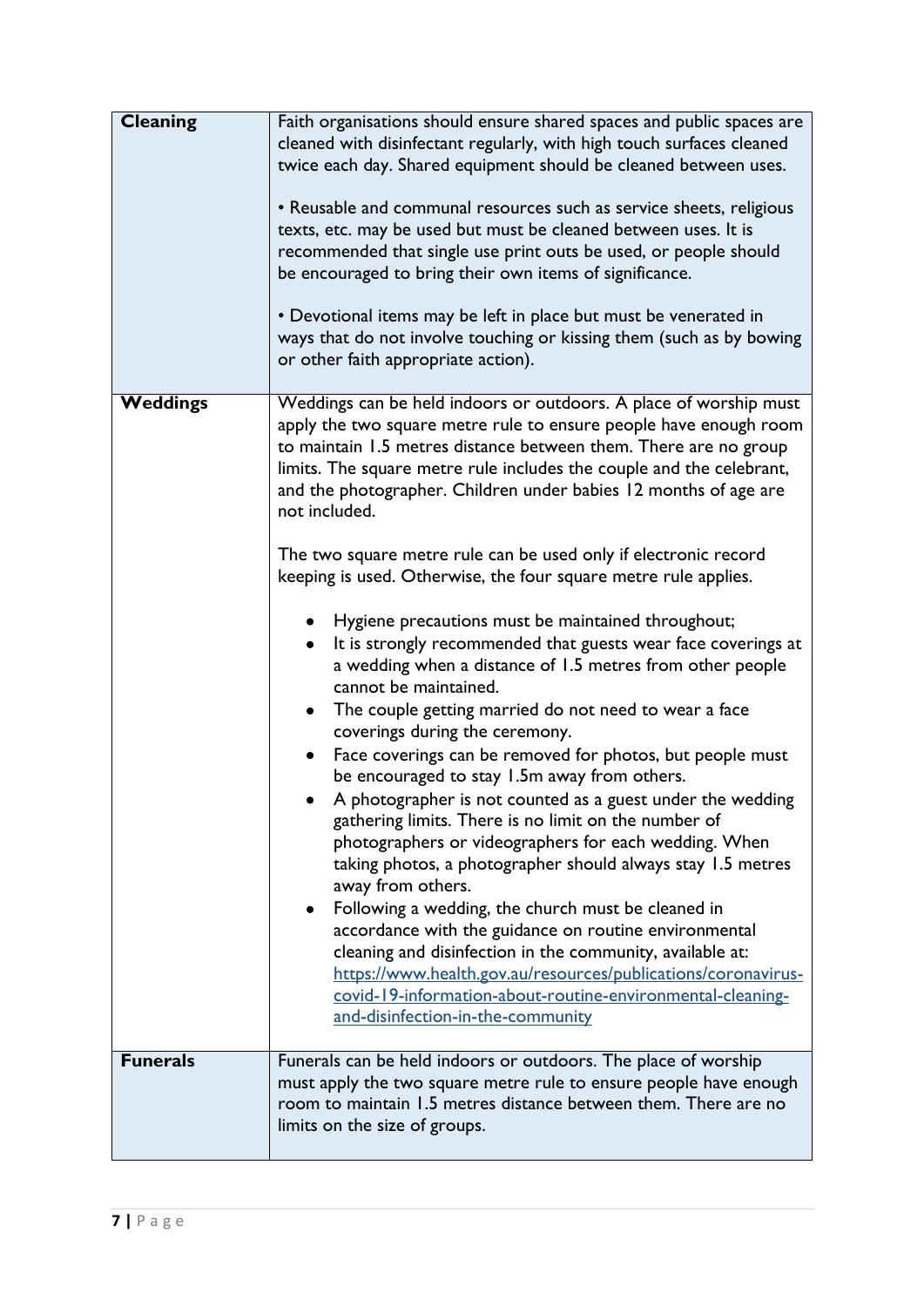|                 | The two square metre rule is the only limit on the number of people<br>who can attend, only if electronic record keeping is used. Otherwise,                                                                                                                                                                                                                                                                                                                                                                                                                                                                                                                                                                                                                                                                                                                                                                                                                                                                                   |
|-----------------|--------------------------------------------------------------------------------------------------------------------------------------------------------------------------------------------------------------------------------------------------------------------------------------------------------------------------------------------------------------------------------------------------------------------------------------------------------------------------------------------------------------------------------------------------------------------------------------------------------------------------------------------------------------------------------------------------------------------------------------------------------------------------------------------------------------------------------------------------------------------------------------------------------------------------------------------------------------------------------------------------------------------------------|
|                 | the four square metre rule applies.                                                                                                                                                                                                                                                                                                                                                                                                                                                                                                                                                                                                                                                                                                                                                                                                                                                                                                                                                                                            |
|                 | The square metre rule doesn't include the people required to<br>conduct the funeral;<br>Hygiene precautions must be maintained throughout;<br>It is strongly recommended that guests wear face coverings at<br>a funeral when a distance of 1.5 metres from other people<br>cannot be maintained;<br>It is possible to have minimal refreshments in the Parish hall<br>or centre after the funeral is concluded, please note below<br>the section on Social Gatherings. The hall or space must also<br>be assessed for its capacity using the two square metre rule<br>or four square metre rule;<br>Permission is granted to hold the funeral Liturgy in a funeral<br>parlour, if the family so wish;<br>Following a funeral, the church must be cleaned in accordance<br>$\bullet$<br>with the guidance on routine environmental cleaning and<br>disinfection in the community, available at:<br>https://www.health.gov.au/resources/publications/coronavirus-<br>covid-19-information-about-routine-environmental-cleaning- |
|                 | and-disinfection-in-the-community                                                                                                                                                                                                                                                                                                                                                                                                                                                                                                                                                                                                                                                                                                                                                                                                                                                                                                                                                                                              |
|                 |                                                                                                                                                                                                                                                                                                                                                                                                                                                                                                                                                                                                                                                                                                                                                                                                                                                                                                                                                                                                                                |
| <b>Baptisms</b> | Baptisms may be celebrated under the latest outdoor and indoor<br>religious gathering limits and record keeping protocols. Note specific<br>hygiene precautions must still be maintained around use of oils and<br>water.                                                                                                                                                                                                                                                                                                                                                                                                                                                                                                                                                                                                                                                                                                                                                                                                      |
|                 | It is strongly recommended that guests wear face coverings at<br>a Baptism when a distance of 1.5 metres from other people<br>cannot be maintained.<br>Baptism by immersion or baptisms using already blessed                                                                                                                                                                                                                                                                                                                                                                                                                                                                                                                                                                                                                                                                                                                                                                                                                  |
|                 | water are to be avoided. Fresh water is to be used in every<br>individual instance of baptism, and immediately drained<br>afterwards.                                                                                                                                                                                                                                                                                                                                                                                                                                                                                                                                                                                                                                                                                                                                                                                                                                                                                          |
|                 |                                                                                                                                                                                                                                                                                                                                                                                                                                                                                                                                                                                                                                                                                                                                                                                                                                                                                                                                                                                                                                |
|                 | Fresh water is blessed and used for each baptism.                                                                                                                                                                                                                                                                                                                                                                                                                                                                                                                                                                                                                                                                                                                                                                                                                                                                                                                                                                              |
|                 | The child to be baptised is held by the parents throughout.                                                                                                                                                                                                                                                                                                                                                                                                                                                                                                                                                                                                                                                                                                                                                                                                                                                                                                                                                                    |
|                 | The welcoming blessing of the child is done by the priest                                                                                                                                                                                                                                                                                                                                                                                                                                                                                                                                                                                                                                                                                                                                                                                                                                                                                                                                                                      |
|                 | without physical contact with the child.<br>The two anointings are done using single-use cotton buds.                                                                                                                                                                                                                                                                                                                                                                                                                                                                                                                                                                                                                                                                                                                                                                                                                                                                                                                          |
|                 | The water is poured by the priest on the head of the child<br>from above.                                                                                                                                                                                                                                                                                                                                                                                                                                                                                                                                                                                                                                                                                                                                                                                                                                                                                                                                                      |
|                 | The dressing of the child in a white garment is done by the                                                                                                                                                                                                                                                                                                                                                                                                                                                                                                                                                                                                                                                                                                                                                                                                                                                                                                                                                                    |
|                 | parents.<br>The lighting of the candle is done by the person holding the<br>candle.                                                                                                                                                                                                                                                                                                                                                                                                                                                                                                                                                                                                                                                                                                                                                                                                                                                                                                                                            |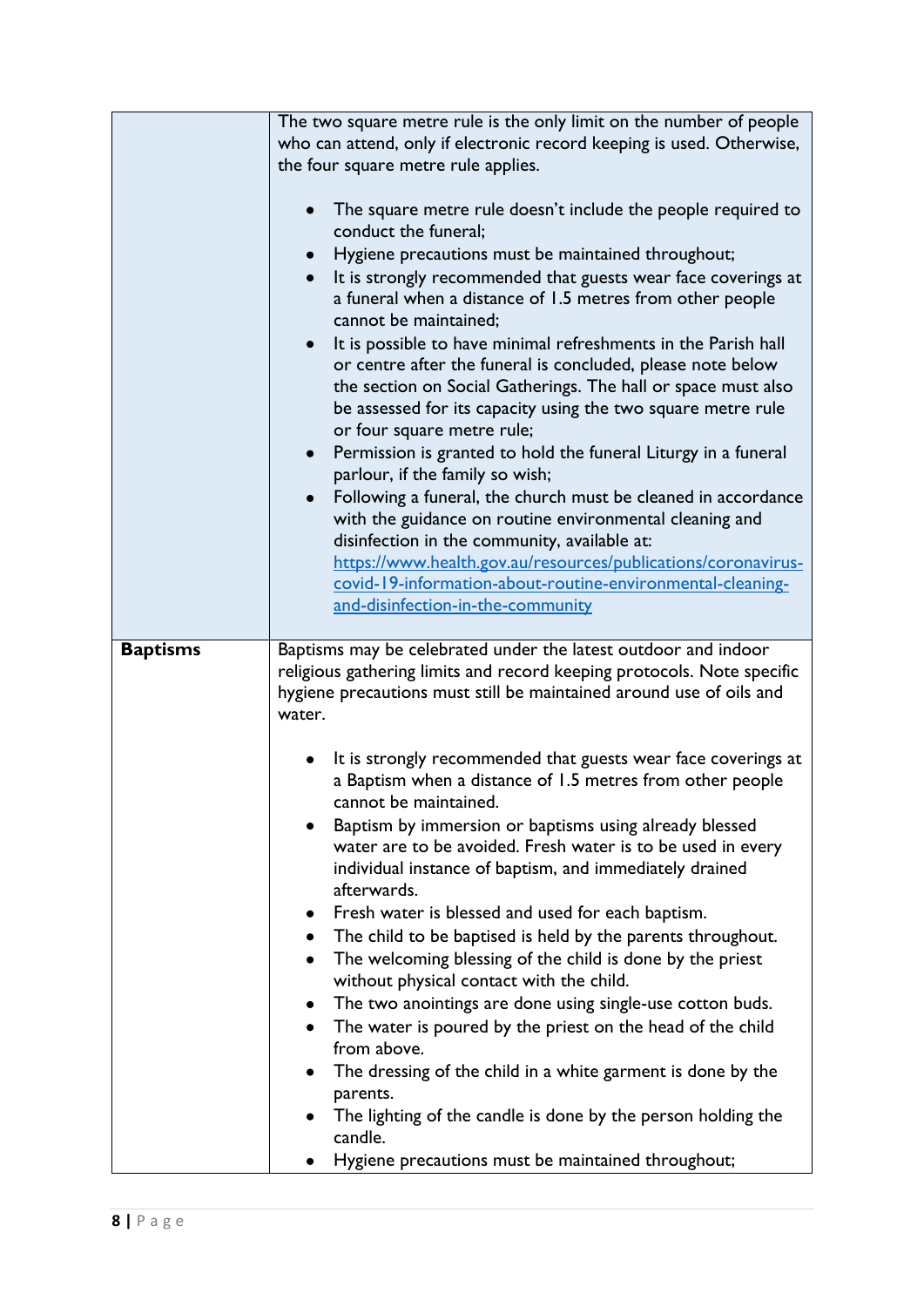|                      | Following a Baptism indoors, the church must be cleaned in<br>accordance with the guidance on routine environmental<br>cleaning and disinfection in the community, available at:<br>https://www.health.gov.au/resources/publications/coronavirus-<br>covid-19-information-about-routine-environmental-cleaning-<br>and-disinfection-in-the-community                                                                                                                                                                                                                                                                                                                                                                           |
|----------------------|--------------------------------------------------------------------------------------------------------------------------------------------------------------------------------------------------------------------------------------------------------------------------------------------------------------------------------------------------------------------------------------------------------------------------------------------------------------------------------------------------------------------------------------------------------------------------------------------------------------------------------------------------------------------------------------------------------------------------------|
| <b>Penance</b>       | First and Second Rite of Reconciliation may be celebrated. Face<br>coverings must be worn indoors if a distance of 1.5m cannot be<br>maintained.<br>Record keeping is not mandatory if confidentiality is required and                                                                                                                                                                                                                                                                                                                                                                                                                                                                                                         |
|                      | people are present for no more than 15 minutes. NOTE: This applies<br>also to the Sacrament of Reconciliation.                                                                                                                                                                                                                                                                                                                                                                                                                                                                                                                                                                                                                 |
|                      | If there arises an urgent need to impart sacramental absolution to<br>several people together out of grave necessity (eg. to a group of<br>persons in a hospital setting who are dying from Coronavirus), then<br>permission is to be sought from the Regional Vicar. The provisions of<br>Can.961 and 962 are to be met and applied for validity.                                                                                                                                                                                                                                                                                                                                                                             |
| <b>Confirmations</b> | In accordance with the Archbishop's Decree of 10 November 2020<br>granting the faculty to administer the Sacrament of Confirmation to<br>Parish Priests and Administrators of Parishes within the Archdiocese<br>of Melbourne during this time of emergency until 31 December<br>2020. Confirmation celebrations may now take place in accordance<br>with that Decree and the following guidelines for communal parish<br>or school celebration of the Sacrament. Delegation for the<br>confirmation of single individuals is still to be requested from the<br>Office of the Vicar General. Should an extension of the faculty be<br>required, permission must be obtained through the Regional Bishop<br>or Episcopal Vicar. |
|                      | A. Preparing for the Celebration:<br>- In dialogue with families, catechists and school leadership, Parish<br>Priests are delegated to determine locally whether Confirmation will<br>be conferred within Mass or without Mass.<br>- Locations for consideration include: inside the parish church<br>(according to permitted numbers); outside the parish church<br>(provided due reverence can be observed); or in a suitably prepared<br>and decorated school hall according to the permitted single-class<br>numbers (parents would not be permitted).<br>- Each local community can determine the days and times most                                                                                                     |
|                      | suitable for their celebrations. The Office of the Vicar General is to<br>be kept informed of the schedule.<br>- Keep in mind the current guides around density and hygiene<br>precautions to determine the numbers of people allowed to be<br>present in a church and whether face coverings should be worn.                                                                                                                                                                                                                                                                                                                                                                                                                  |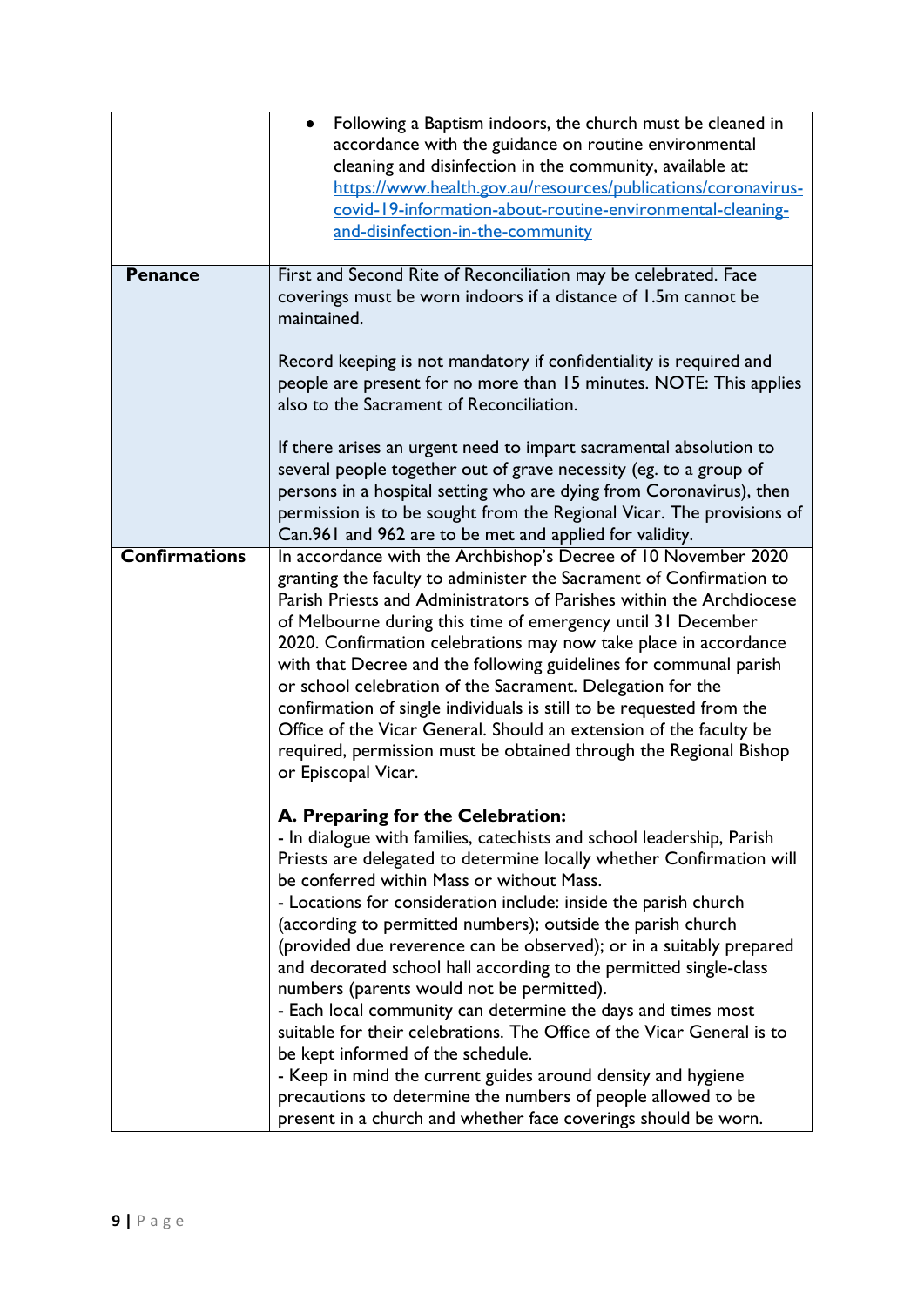| - In parishes with large numbers of candidates, a parish priest may<br>enlist another parish priest from a neighbouring parish to assist with<br>some sessions.<br>- When possible, pastors should provide live-streaming services of<br>the celebration of the Order of Confirmation. This will offer the<br>Confirmandi and families happy memories about this important<br>celebration.<br><b>B. The Celebration</b><br>- The Sacrament is to be celebrated using the approved Rite of<br>Confirmation (within Mass or Outside of Mass)<br>- Conduct all standard protocols for preparing and sanitising the<br>liturgical space before and after the celebration.<br>- The Priest is to follow the health and safety guidelines enumerated<br>in the Archdiocesan guidelines for the celebration of the Mass.<br>- Prior to the start of the liturgy, a small table should be placed<br>appropriately that would hold the Sacred Chrism, a purificator,<br>sufficient cotton swabs (I for each candidate), and an empty<br>container (with a lid) to act as a receptacle for the disposal of the<br>swabs.<br>- The Priest, the candidate for Confirmation (if over the age of 12),<br>and the proxy sponsor/sponsor are to wear a face covering<br>throughout the sacramental action. |
|--------------------------------------------------------------------------------------------------------------------------------------------------------------------------------------------------------------------------------------------------------------------------------------------------------------------------------------------------------------------------------------------------------------------------------------------------------------------------------------------------------------------------------------------------------------------------------------------------------------------------------------------------------------------------------------------------------------------------------------------------------------------------------------------------------------------------------------------------------------------------------------------------------------------------------------------------------------------------------------------------------------------------------------------------------------------------------------------------------------------------------------------------------------------------------------------------------------------------------------------------------------------------------------------|
|                                                                                                                                                                                                                                                                                                                                                                                                                                                                                                                                                                                                                                                                                                                                                                                                                                                                                                                                                                                                                                                                                                                                                                                                                                                                                            |
|                                                                                                                                                                                                                                                                                                                                                                                                                                                                                                                                                                                                                                                                                                                                                                                                                                                                                                                                                                                                                                                                                                                                                                                                                                                                                            |
|                                                                                                                                                                                                                                                                                                                                                                                                                                                                                                                                                                                                                                                                                                                                                                                                                                                                                                                                                                                                                                                                                                                                                                                                                                                                                            |
|                                                                                                                                                                                                                                                                                                                                                                                                                                                                                                                                                                                                                                                                                                                                                                                                                                                                                                                                                                                                                                                                                                                                                                                                                                                                                            |
|                                                                                                                                                                                                                                                                                                                                                                                                                                                                                                                                                                                                                                                                                                                                                                                                                                                                                                                                                                                                                                                                                                                                                                                                                                                                                            |
|                                                                                                                                                                                                                                                                                                                                                                                                                                                                                                                                                                                                                                                                                                                                                                                                                                                                                                                                                                                                                                                                                                                                                                                                                                                                                            |
|                                                                                                                                                                                                                                                                                                                                                                                                                                                                                                                                                                                                                                                                                                                                                                                                                                                                                                                                                                                                                                                                                                                                                                                                                                                                                            |
|                                                                                                                                                                                                                                                                                                                                                                                                                                                                                                                                                                                                                                                                                                                                                                                                                                                                                                                                                                                                                                                                                                                                                                                                                                                                                            |
|                                                                                                                                                                                                                                                                                                                                                                                                                                                                                                                                                                                                                                                                                                                                                                                                                                                                                                                                                                                                                                                                                                                                                                                                                                                                                            |
|                                                                                                                                                                                                                                                                                                                                                                                                                                                                                                                                                                                                                                                                                                                                                                                                                                                                                                                                                                                                                                                                                                                                                                                                                                                                                            |
|                                                                                                                                                                                                                                                                                                                                                                                                                                                                                                                                                                                                                                                                                                                                                                                                                                                                                                                                                                                                                                                                                                                                                                                                                                                                                            |
|                                                                                                                                                                                                                                                                                                                                                                                                                                                                                                                                                                                                                                                                                                                                                                                                                                                                                                                                                                                                                                                                                                                                                                                                                                                                                            |
|                                                                                                                                                                                                                                                                                                                                                                                                                                                                                                                                                                                                                                                                                                                                                                                                                                                                                                                                                                                                                                                                                                                                                                                                                                                                                            |
|                                                                                                                                                                                                                                                                                                                                                                                                                                                                                                                                                                                                                                                                                                                                                                                                                                                                                                                                                                                                                                                                                                                                                                                                                                                                                            |
|                                                                                                                                                                                                                                                                                                                                                                                                                                                                                                                                                                                                                                                                                                                                                                                                                                                                                                                                                                                                                                                                                                                                                                                                                                                                                            |
|                                                                                                                                                                                                                                                                                                                                                                                                                                                                                                                                                                                                                                                                                                                                                                                                                                                                                                                                                                                                                                                                                                                                                                                                                                                                                            |
|                                                                                                                                                                                                                                                                                                                                                                                                                                                                                                                                                                                                                                                                                                                                                                                                                                                                                                                                                                                                                                                                                                                                                                                                                                                                                            |
|                                                                                                                                                                                                                                                                                                                                                                                                                                                                                                                                                                                                                                                                                                                                                                                                                                                                                                                                                                                                                                                                                                                                                                                                                                                                                            |
|                                                                                                                                                                                                                                                                                                                                                                                                                                                                                                                                                                                                                                                                                                                                                                                                                                                                                                                                                                                                                                                                                                                                                                                                                                                                                            |
|                                                                                                                                                                                                                                                                                                                                                                                                                                                                                                                                                                                                                                                                                                                                                                                                                                                                                                                                                                                                                                                                                                                                                                                                                                                                                            |
|                                                                                                                                                                                                                                                                                                                                                                                                                                                                                                                                                                                                                                                                                                                                                                                                                                                                                                                                                                                                                                                                                                                                                                                                                                                                                            |
|                                                                                                                                                                                                                                                                                                                                                                                                                                                                                                                                                                                                                                                                                                                                                                                                                                                                                                                                                                                                                                                                                                                                                                                                                                                                                            |
|                                                                                                                                                                                                                                                                                                                                                                                                                                                                                                                                                                                                                                                                                                                                                                                                                                                                                                                                                                                                                                                                                                                                                                                                                                                                                            |
|                                                                                                                                                                                                                                                                                                                                                                                                                                                                                                                                                                                                                                                                                                                                                                                                                                                                                                                                                                                                                                                                                                                                                                                                                                                                                            |
|                                                                                                                                                                                                                                                                                                                                                                                                                                                                                                                                                                                                                                                                                                                                                                                                                                                                                                                                                                                                                                                                                                                                                                                                                                                                                            |
| <b>C. Gestures during Confirmation</b>                                                                                                                                                                                                                                                                                                                                                                                                                                                                                                                                                                                                                                                                                                                                                                                                                                                                                                                                                                                                                                                                                                                                                                                                                                                     |
| The Laying on of Hands:                                                                                                                                                                                                                                                                                                                                                                                                                                                                                                                                                                                                                                                                                                                                                                                                                                                                                                                                                                                                                                                                                                                                                                                                                                                                    |
| This is to take place by a gesture of extending your hands over and                                                                                                                                                                                                                                                                                                                                                                                                                                                                                                                                                                                                                                                                                                                                                                                                                                                                                                                                                                                                                                                                                                                                                                                                                        |
| above the heads of the group of candidates to be confirmed, as the                                                                                                                                                                                                                                                                                                                                                                                                                                                                                                                                                                                                                                                                                                                                                                                                                                                                                                                                                                                                                                                                                                                                                                                                                         |
| Prayer of Confirmation is said. There is to be no physical contact                                                                                                                                                                                                                                                                                                                                                                                                                                                                                                                                                                                                                                                                                                                                                                                                                                                                                                                                                                                                                                                                                                                                                                                                                         |
| with anyone to be confirmed.                                                                                                                                                                                                                                                                                                                                                                                                                                                                                                                                                                                                                                                                                                                                                                                                                                                                                                                                                                                                                                                                                                                                                                                                                                                               |
|                                                                                                                                                                                                                                                                                                                                                                                                                                                                                                                                                                                                                                                                                                                                                                                                                                                                                                                                                                                                                                                                                                                                                                                                                                                                                            |
| Anointing with Chrism:                                                                                                                                                                                                                                                                                                                                                                                                                                                                                                                                                                                                                                                                                                                                                                                                                                                                                                                                                                                                                                                                                                                                                                                                                                                                     |
| - The Sacred Chrism to be used during the Sacrament should be                                                                                                                                                                                                                                                                                                                                                                                                                                                                                                                                                                                                                                                                                                                                                                                                                                                                                                                                                                                                                                                                                                                                                                                                                              |
| poured into a separate vessel than the one in which the Chrism is                                                                                                                                                                                                                                                                                                                                                                                                                                                                                                                                                                                                                                                                                                                                                                                                                                                                                                                                                                                                                                                                                                                                                                                                                          |
| kept. The vessel must be sanitised properly before use.                                                                                                                                                                                                                                                                                                                                                                                                                                                                                                                                                                                                                                                                                                                                                                                                                                                                                                                                                                                                                                                                                                                                                                                                                                    |
| - The Priest is to sanitise his hands prior to the anointing with                                                                                                                                                                                                                                                                                                                                                                                                                                                                                                                                                                                                                                                                                                                                                                                                                                                                                                                                                                                                                                                                                                                                                                                                                          |
| Chrism.                                                                                                                                                                                                                                                                                                                                                                                                                                                                                                                                                                                                                                                                                                                                                                                                                                                                                                                                                                                                                                                                                                                                                                                                                                                                                    |
| - A single-use cotton swab, dipped into the Chrism, must be used to                                                                                                                                                                                                                                                                                                                                                                                                                                                                                                                                                                                                                                                                                                                                                                                                                                                                                                                                                                                                                                                                                                                                                                                                                        |
| anoint. There is to be no physical contact with the one being                                                                                                                                                                                                                                                                                                                                                                                                                                                                                                                                                                                                                                                                                                                                                                                                                                                                                                                                                                                                                                                                                                                                                                                                                              |
| anointed. The tip of the cotton swab is used to anoint on the                                                                                                                                                                                                                                                                                                                                                                                                                                                                                                                                                                                                                                                                                                                                                                                                                                                                                                                                                                                                                                                                                                                                                                                                                              |
| forehead. The cotton bud is to be immediately disposed of after each                                                                                                                                                                                                                                                                                                                                                                                                                                                                                                                                                                                                                                                                                                                                                                                                                                                                                                                                                                                                                                                                                                                                                                                                                       |
| single use in the container provided. A new cotton bud is to be used                                                                                                                                                                                                                                                                                                                                                                                                                                                                                                                                                                                                                                                                                                                                                                                                                                                                                                                                                                                                                                                                                                                                                                                                                       |
| for each person to be anointed.                                                                                                                                                                                                                                                                                                                                                                                                                                                                                                                                                                                                                                                                                                                                                                                                                                                                                                                                                                                                                                                                                                                                                                                                                                                            |
| - The Priest should use sanitiser as often as needed.                                                                                                                                                                                                                                                                                                                                                                                                                                                                                                                                                                                                                                                                                                                                                                                                                                                                                                                                                                                                                                                                                                                                                                                                                                      |
| - Any leftover Chrism in the vessel should be disposed of in the                                                                                                                                                                                                                                                                                                                                                                                                                                                                                                                                                                                                                                                                                                                                                                                                                                                                                                                                                                                                                                                                                                                                                                                                                           |
| liturgically proper manner. It should not be returned to the container                                                                                                                                                                                                                                                                                                                                                                                                                                                                                                                                                                                                                                                                                                                                                                                                                                                                                                                                                                                                                                                                                                                                                                                                                     |
| in which the Chrism is usually stored.                                                                                                                                                                                                                                                                                                                                                                                                                                                                                                                                                                                                                                                                                                                                                                                                                                                                                                                                                                                                                                                                                                                                                                                                                                                     |
| - If needed, more Chrism can be obtained from the Cathedral in the                                                                                                                                                                                                                                                                                                                                                                                                                                                                                                                                                                                                                                                                                                                                                                                                                                                                                                                                                                                                                                                                                                                                                                                                                         |
| usual way.                                                                                                                                                                                                                                                                                                                                                                                                                                                                                                                                                                                                                                                                                                                                                                                                                                                                                                                                                                                                                                                                                                                                                                                                                                                                                 |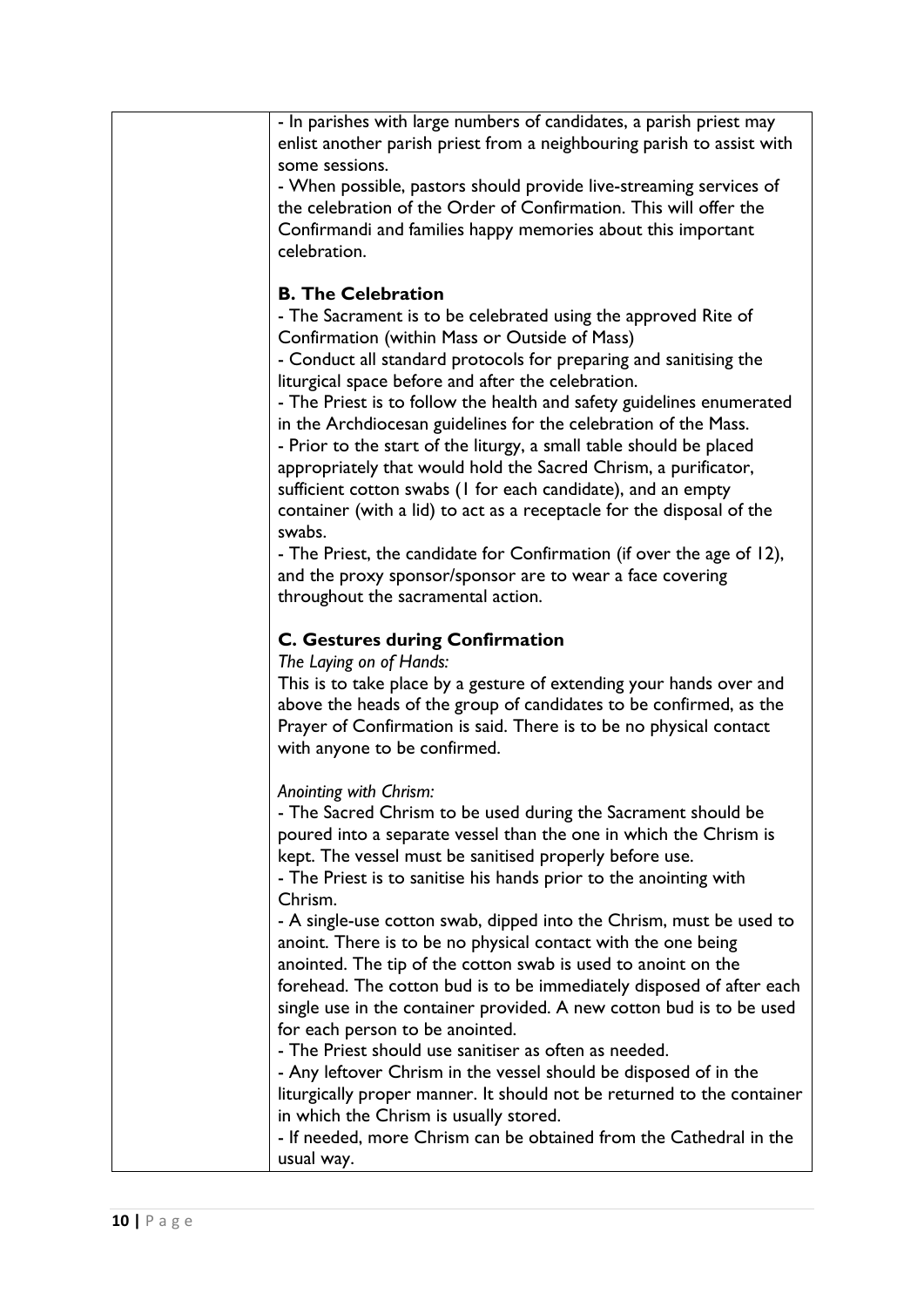|                     | <b>Gesture of Peace:</b><br>The gesture of peace (eg. hand shake, the touching of the cheek), no<br>longer envisaged in the current Ritual, is to be dispensed with<br>entirely. The gesture is not to take place. The words of the exchange<br>of peace, however, are still to be said.<br><b>Other Actions:</b>                                                                                                                                                                                                                                                                                                                                                                                                                                                                           |
|---------------------|---------------------------------------------------------------------------------------------------------------------------------------------------------------------------------------------------------------------------------------------------------------------------------------------------------------------------------------------------------------------------------------------------------------------------------------------------------------------------------------------------------------------------------------------------------------------------------------------------------------------------------------------------------------------------------------------------------------------------------------------------------------------------------------------|
|                     | All other gestures or symbolic actions involving physical contact or<br>sharing are not permitted (e.g. lighting of candles; presenting of<br>symbols for confirmation; issuing of certificates; etc).                                                                                                                                                                                                                                                                                                                                                                                                                                                                                                                                                                                      |
|                     | Sponsor/s:<br>If the density quotient for a church does not allow large enough<br>numbers to be present, it is encouraged that one proxy sponsor<br>stand in the place of the sponsors for all the candidates to be<br>confirmed in a single Liturgy. If adequate spacing and capacity allows,<br>each candidate may have their individual sponsor present along with<br>family. The sponsor is to remain near to the one to be confirmed,<br>but no physical contact is to be made. The sponsor is not to place<br>their hand upon the shoulder of the one to be confirmed, and must<br>wear their face covering at all times unless they are a member of the<br>household.                                                                                                                |
|                     | <b>Other Considerations</b><br>- If pictures are requested by the Confirmandi for their families, it<br>should be taken in a planned and orderly manner so as to observe<br>physical distancing at all times.<br>- Simple gatherings after the celebration of Confirmation may take<br>place and must follow the directives under Social Gatherings.<br>- When recording in the Register the name of the priest who has<br>confirmed, note is to be made of the delegation granted by the<br>Archbishop ('Delegation received from Most Rev Peter A<br>Comensoli, Archbishop of Melbourne, on 10 November 2020'). The<br>same applies in notifying the Parish of Baptism of the one confirmed.<br>It is the Sponsor's name, not the name of the proxy sponsor that<br>should be registered. |
| Livestreaming       | Follows the indoor limits for gathering (see above for the rules on<br>spacing). Technicians must be included in this limit.                                                                                                                                                                                                                                                                                                                                                                                                                                                                                                                                                                                                                                                                |
| <b>Social</b>       | Food or drink can be served for the purpose of hospitality                                                                                                                                                                                                                                                                                                                                                                                                                                                                                                                                                                                                                                                                                                                                  |
| <b>Gathering on</b> | before or after a religious gathering, for example providing                                                                                                                                                                                                                                                                                                                                                                                                                                                                                                                                                                                                                                                                                                                                |
| <b>Church Sites</b> | congregants with tea, coffee and refreshments. It is<br>recommended that single use items are used to serve food or drink,                                                                                                                                                                                                                                                                                                                                                                                                                                                                                                                                                                                                                                                                  |
|                     | and that only designated people serve or distribute food or drinks.                                                                                                                                                                                                                                                                                                                                                                                                                                                                                                                                                                                                                                                                                                                         |
|                     | (For example, one designated person uses the urn to dispense hot                                                                                                                                                                                                                                                                                                                                                                                                                                                                                                                                                                                                                                                                                                                            |
|                     | water for tea, or one person serves food using tongs and gloves). No<br>self-serve buffet-style set ups should be used. Density capacity on any<br>church premises must also be met (I per two square metre rule or I                                                                                                                                                                                                                                                                                                                                                                                                                                                                                                                                                                       |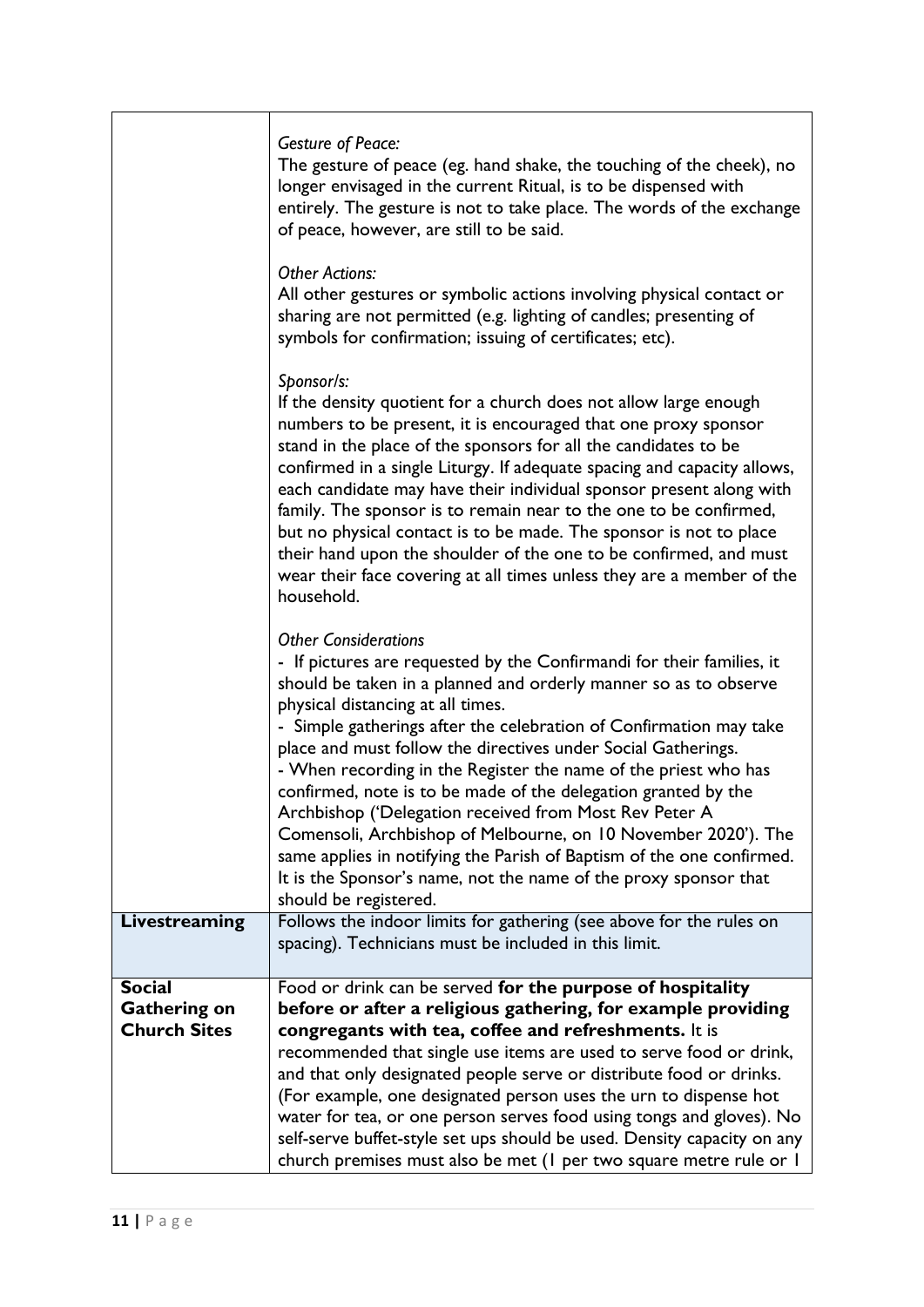|                                                               | per four square metre rule depending on record keeping<br>capabilities).                                                                                                                                                                                                                                                                                                                                                                                                                                                                                                                                                                                                                                                                                                                                                                                                                                                                                                                                                                                                 |
|---------------------------------------------------------------|--------------------------------------------------------------------------------------------------------------------------------------------------------------------------------------------------------------------------------------------------------------------------------------------------------------------------------------------------------------------------------------------------------------------------------------------------------------------------------------------------------------------------------------------------------------------------------------------------------------------------------------------------------------------------------------------------------------------------------------------------------------------------------------------------------------------------------------------------------------------------------------------------------------------------------------------------------------------------------------------------------------------------------------------------------------------------|
|                                                               | Use/hire of church facilities for social functions is not possible at<br>present due to restrictions and management of the service of food<br>and drink.                                                                                                                                                                                                                                                                                                                                                                                                                                                                                                                                                                                                                                                                                                                                                                                                                                                                                                                 |
| <b>Public</b><br><b>Gatherings in</b><br><b>Public Spaces</b> | Permitted up to 100 people from across multiple households,<br>friends and/or family, outdoors. Infants under 12 months not included<br>in the cap. A public place means an area that everyone can access,<br>for example a local park or the beach. Fitted face coverings should<br>be worn if the 1.5m distancing between people cannot be maintained.                                                                                                                                                                                                                                                                                                                                                                                                                                                                                                                                                                                                                                                                                                                 |
| <b>Home Visits</b>                                            | Each day, a household can receive up to 15 different visitors per<br>day, including dependents, either together or separately.<br>Infants under 12 months are excluded from the visitor cap.<br>Religious gatherings and prayer groups held at a private<br>residence are subject to the private gathering limit.<br>Participants should wear a face covering if distancing of 1.5m<br>cannot be maintained and unless they live with each other,<br>are under 12 years of age, or have a lawful reason not to.<br>Contact details must be recorded.<br>Faith leaders and pastoral ministers may visit someone in<br>their home to provide religious guidance, to perform rituals<br>or for care and compassionate reasons. All hygiene and<br>distancing measures should be observed.                                                                                                                                                                                                                                                                                   |
| <b>Hospitals or</b><br><b>Care Facilities</b>                 | There are no longer any restrictions on purpose, number or time<br>limits for visitors. Visitors may be limited by rules of the care facility.<br>This means that the number of visits, the length of the visit and the<br>purpose of the visit are limited by the visiting rules set by the<br>hospital. Rules may vary between hospitals to reflect different risks.<br>For further information please visit:<br>https://www.coronavirus.vic.gov.au/visiting-hospitals<br>Visitors to any hospital or Care Facility across Victoria must<br>wear a fitted face covering. Contact should be made with<br>the hospital or facility before visiting as they may have<br>additional requirements, conditions or restrictions for<br>visitors.<br>As previously communicated, when Anointing the Sick,<br>permission is given to lay on hands by holding them above,<br>rather than upon the head, so as to avoid physical contact.<br>The anointing is to be carried out by dipping a cotton wool<br>ball, cotton bud into the bottle of Oil (do not use an Oil<br>Stock). |